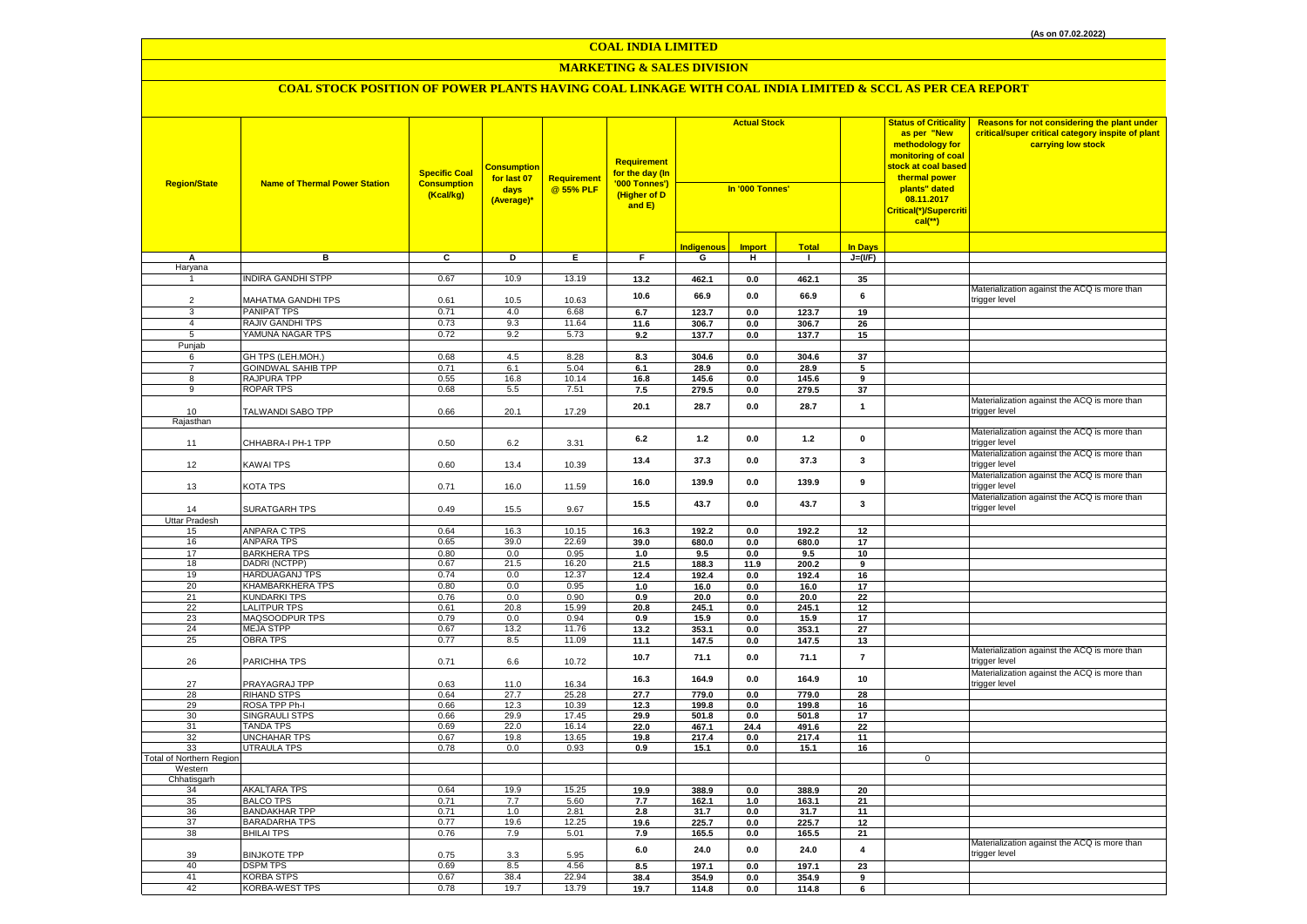#### **MARKETING & SALES DIVISION**

| <b>Region/State</b>     | <b>Name of Thermal Power Station</b> | <b>Specific Coal</b><br><b>Consumption</b><br>(Kcal/kg) | <b>Consumption</b><br>for last 07<br>days<br>(Average)* | Requirement<br>@ 55% PLF | <b>Requirement</b><br>f <mark>or the day (In</mark><br>'000 Tonnes')<br>(Higher of D<br>and E) |                   | <b>Actual Stock</b><br>In '000 Tonnes' |              |                         |              |                                                               |  |  |  |  |  |  |  | <b>Status of Criticality</b><br>as per "New<br>methodology for<br>monitoring of coal<br><mark>stock at coal based</mark><br>thermal power<br>plants" dated<br>08.11.2017<br>Critical(*)/Supercriti<br>$cal(**)$ | Reasons for not considering the plant under<br>critical/super critical category inspite of plant<br>carrying low stock |
|-------------------------|--------------------------------------|---------------------------------------------------------|---------------------------------------------------------|--------------------------|------------------------------------------------------------------------------------------------|-------------------|----------------------------------------|--------------|-------------------------|--------------|---------------------------------------------------------------|--|--|--|--|--|--|--|-----------------------------------------------------------------------------------------------------------------------------------------------------------------------------------------------------------------|------------------------------------------------------------------------------------------------------------------------|
|                         |                                      |                                                         |                                                         |                          |                                                                                                | <u>Indigenous</u> | <b>Import</b>                          | <b>Total</b> | <b>In Days</b>          |              |                                                               |  |  |  |  |  |  |  |                                                                                                                                                                                                                 |                                                                                                                        |
| А                       | в                                    | C                                                       | D                                                       | Ε.                       | F                                                                                              | G                 | н                                      | - 1          | $J=(VF)$                |              |                                                               |  |  |  |  |  |  |  |                                                                                                                                                                                                                 |                                                                                                                        |
| 43                      | <b>ARA TPP</b>                       | 0.66                                                    | 27.9                                                    | 13.92                    | 27.9                                                                                           | 512.6             | 0.0                                    | 512.6        | 18                      |              |                                                               |  |  |  |  |  |  |  |                                                                                                                                                                                                                 |                                                                                                                        |
| 44                      | <b>NAWAPARA TPP</b>                  | 0.79                                                    | 0.0                                                     | 6.28                     | 6.3                                                                                            | 30.7              | 0.0                                    | 30.7         | 5                       |              | Materialization against the ACQ is more than<br>trigger level |  |  |  |  |  |  |  |                                                                                                                                                                                                                 |                                                                                                                        |
| 45                      | PATHADI TPP                          | 0.65                                                    | 9.4                                                     | 5.18                     | 9.4                                                                                            | 164.6             | 0.0                                    | 164.6        | 18                      |              |                                                               |  |  |  |  |  |  |  |                                                                                                                                                                                                                 |                                                                                                                        |
| 46                      | <b>SIPAT STPS</b>                    | 0.68                                                    | 31.6                                                    | 26.62                    | 31.6                                                                                           | 728.9             | 0.0                                    | 728.9        | 23                      |              |                                                               |  |  |  |  |  |  |  |                                                                                                                                                                                                                 |                                                                                                                        |
| 47                      | <b>TAMNAR TPP</b>                    | 0.84                                                    | 30.6                                                    | 26.52                    | 30.6                                                                                           | 80.8              | 0.0                                    | 80.8         | 3                       |              | Materialization against the ACQ is more than<br>trigger level |  |  |  |  |  |  |  |                                                                                                                                                                                                                 |                                                                                                                        |
| 48                      | <b>JCHPINDA TPP</b>                  | 0.75                                                    | 15.8                                                    | 14.22                    | 15.8                                                                                           | 93.5              | 0.0                                    | 93.5         | 6                       |              | Materialization against the ACQ is more than<br>trigger level |  |  |  |  |  |  |  |                                                                                                                                                                                                                 |                                                                                                                        |
| Gujarat                 |                                      |                                                         |                                                         |                          |                                                                                                |                   |                                        |              |                         |              |                                                               |  |  |  |  |  |  |  |                                                                                                                                                                                                                 |                                                                                                                        |
| 49                      | <b>GANDHI NAGAR TPS</b>              | 0.69                                                    | 8.5                                                     | 5.71                     | 8.5                                                                                            | 71.6              | 0.0                                    | 71.6         | 8                       |              | Materialization against the ACQ is more than                  |  |  |  |  |  |  |  |                                                                                                                                                                                                                 |                                                                                                                        |
| 50                      | SABARMATI (D-F STATIONS)             | 0.57                                                    | 4.0                                                     | 2.74                     | 4.0                                                                                            | 9.5               | 73.8                                   | 83.3         | $\overline{7}$          |              | rigger level<br>Materialization against the ACQ is more than  |  |  |  |  |  |  |  |                                                                                                                                                                                                                 |                                                                                                                        |
| 51                      | UKAI TPS                             | 0.67                                                    | 11.6                                                    | 9.85                     | 11.6                                                                                           | 75.7              | 0.0                                    | 75.7         | $\overline{7}$          |              | trigger level                                                 |  |  |  |  |  |  |  |                                                                                                                                                                                                                 |                                                                                                                        |
| 52                      | <b>WANAKBORI TPS</b>                 | 0.67                                                    | 24.6                                                    | 20.22                    | 24.6                                                                                           | 63.7              | 0.0                                    | 63.7         | 3                       |              | Materialization against the ACQ is more than<br>rigger level  |  |  |  |  |  |  |  |                                                                                                                                                                                                                 |                                                                                                                        |
| Madhya Pradesh          |                                      |                                                         |                                                         |                          |                                                                                                |                   |                                        |              |                         |              |                                                               |  |  |  |  |  |  |  |                                                                                                                                                                                                                 |                                                                                                                        |
| 53                      | AMARKANTAK EXT TPS                   | 0.65                                                    | 3.0                                                     | 1.80                     | 3.0                                                                                            | 25.3              | 0.0                                    | 25.3         | 9                       |              |                                                               |  |  |  |  |  |  |  |                                                                                                                                                                                                                 |                                                                                                                        |
| 54                      | <b>ANUPPUR TPP</b>                   | 0.65                                                    | 14.3                                                    | 10.31                    | 14.3                                                                                           | 220.0             | 0.0                                    | 220.0        | 15                      |              |                                                               |  |  |  |  |  |  |  |                                                                                                                                                                                                                 |                                                                                                                        |
| 55                      | <b>BINA TPS</b>                      | 0.74                                                    | 3.1                                                     | 4.88                     | 4.9                                                                                            | 101.3             | 0.0                                    | 101.3        | 21                      |              |                                                               |  |  |  |  |  |  |  |                                                                                                                                                                                                                 |                                                                                                                        |
| 56                      | <b>GADARWARA TPP</b>                 | 0.66                                                    | 19.8                                                    | 13.93                    | 19.8                                                                                           | 233.8             | 21.2                                   | 254.9        | 13                      |              |                                                               |  |  |  |  |  |  |  |                                                                                                                                                                                                                 |                                                                                                                        |
| 57                      | KHARGONE STPP                        | 0.60                                                    | 14.3                                                    | 10.45                    | 14.3                                                                                           | 157.0             | $0.0\,$                                | 157.0        | 11                      |              | Non payment of dues                                           |  |  |  |  |  |  |  |                                                                                                                                                                                                                 |                                                                                                                        |
| 58<br>59                | SANJAY GANDHI TPS<br>SATPURA TPS     | 0.82<br>0.67                                            | 16.6<br>7.0                                             | 14.57<br>11.79           | 16.6<br>11.8                                                                                   | 97.9<br>86.3      | $0.0\,$<br>0.0                         | 97.9<br>86.3 | 6<br>$\overline{7}$     |              | Non Payment of Dues                                           |  |  |  |  |  |  |  |                                                                                                                                                                                                                 |                                                                                                                        |
| 60                      | <b>SEIONI TPP</b>                    | 0.64                                                    | 7.7                                                     | 5.06                     | 7.7                                                                                            | 192.2             | 0.0                                    | 192.2        | 25                      |              |                                                               |  |  |  |  |  |  |  |                                                                                                                                                                                                                 |                                                                                                                        |
| 61                      | SHREE SINGAJI TPP                    | 0.71                                                    | 33.5                                                    | 23.50                    | 33.5                                                                                           | 136.8             | $0.0\,$                                | 136.8        | 4                       |              | Non Payment of Dues                                           |  |  |  |  |  |  |  |                                                                                                                                                                                                                 |                                                                                                                        |
| 62                      | <b>VINDHYACHAL STPS</b>              | 0.69                                                    | 66.8                                                    | 43.60                    | 66.8                                                                                           | 1267.9            | 0.0                                    | 1267.9       | 19                      |              |                                                               |  |  |  |  |  |  |  |                                                                                                                                                                                                                 |                                                                                                                        |
| Maharashtra             |                                      |                                                         |                                                         |                          |                                                                                                |                   |                                        |              |                         |              |                                                               |  |  |  |  |  |  |  |                                                                                                                                                                                                                 |                                                                                                                        |
| 63                      | AMRAVATI TPS                         | 0.62                                                    | 19.8                                                    | 11.07                    | 19.8                                                                                           | 31.0              | $0.0\,$                                | 31.0         | $\overline{2}$          |              | Materialization against the ACQ is more than<br>trigger level |  |  |  |  |  |  |  |                                                                                                                                                                                                                 |                                                                                                                        |
| 64                      | <b>BHUSAWAL TPS</b>                  | 0.72                                                    | 11.1                                                    | 11.44                    | 11.4                                                                                           | 61.7              | $0.0\,$                                | 61.7         | 5                       |              | Non payment of dues                                           |  |  |  |  |  |  |  |                                                                                                                                                                                                                 |                                                                                                                        |
| 65                      | <b>BUTIBORI TPP</b>                  | 0.67                                                    | 0.0                                                     | 5.31                     | 5.3                                                                                            | 59.7              | 0.0                                    | 59.7         | 11                      |              |                                                               |  |  |  |  |  |  |  |                                                                                                                                                                                                                 |                                                                                                                        |
| 66                      | CHANDRAPUR(MAHARASHTRA) STPS         | 0.78                                                    | 36.2                                                    | 30.17                    | 36.2                                                                                           | 95.1              | 0.0                                    | 95.1         | 3                       |              | Non payment of dues                                           |  |  |  |  |  |  |  |                                                                                                                                                                                                                 |                                                                                                                        |
| 67                      | <b>DAHANU TPS</b>                    | 0.62                                                    | 5.7                                                     | 4.09                     | 5.7                                                                                            | 3.5               | 0.0                                    | 3.5          | $\mathbf{1}$            |              | Materialization against the ACQ is more than<br>rigger level  |  |  |  |  |  |  |  |                                                                                                                                                                                                                 |                                                                                                                        |
| 68                      | DHARIWAL TPP                         | 0.67                                                    | 8.3                                                     | 5.34                     | 8.3                                                                                            | 17.1              | 0.0                                    | 17.1         | $\overline{2}$          |              | Materialization against the ACQ is more than<br>trigger level |  |  |  |  |  |  |  |                                                                                                                                                                                                                 |                                                                                                                        |
| 69                      | <b>GMR WARORA TPS</b>                | 0.67                                                    | 8.7                                                     | 5.29                     | 8.7                                                                                            | 3.0               | 0.0                                    | 3.0          | $\pmb{0}$               |              | Materialization against the ACQ is more than<br>trigger level |  |  |  |  |  |  |  |                                                                                                                                                                                                                 |                                                                                                                        |
| 70                      | <b>KHAPARKHEDA TPS</b>               | 0.89                                                    | 16.6                                                    | 15.72                    | 16.6                                                                                           | 315.3             | 0.0                                    | 315.3        | 19                      |              |                                                               |  |  |  |  |  |  |  |                                                                                                                                                                                                                 |                                                                                                                        |
| 71                      | <b>KORADI TPS</b>                    | 0.76                                                    | 31.4                                                    | 22.08                    | 31.4                                                                                           | 126.7             | 0.0                                    | 126.7        | $\overline{\mathbf{4}}$ |              | Non payment of dues                                           |  |  |  |  |  |  |  |                                                                                                                                                                                                                 |                                                                                                                        |
| 72<br>73                | <b>MAUDA TPS</b><br><b>NASIK TPS</b> | 0.70<br>0.81                                            | 25.4<br>5.0                                             | 21.29<br>6.72            | 25.4                                                                                           | 588.0             | 4.0                                    | 592.0        | 23<br>$\overline{2}$    |              | Non payment of dues                                           |  |  |  |  |  |  |  |                                                                                                                                                                                                                 |                                                                                                                        |
| 74                      | PARAS TPS                            | 0.74                                                    | 6.9                                                     | 4.90                     | 6.7<br>6.9                                                                                     | 12.6<br>24.8      | 0.0<br>0.0                             | 12.6<br>24.8 | 4                       |              | Non payment of dues                                           |  |  |  |  |  |  |  |                                                                                                                                                                                                                 |                                                                                                                        |
| 75                      | <b>PARLITPS</b>                      | 0.67                                                    | 7.2                                                     | 6.65                     | 7.2                                                                                            | 15.4              | 0.0                                    | 15.4         | $\overline{\mathbf{2}}$ |              | Non payment of dues                                           |  |  |  |  |  |  |  |                                                                                                                                                                                                                 |                                                                                                                        |
| 76                      | <b>SOLAPUR STPS</b>                  | 0.56                                                    | 13.1                                                    | 9.73                     | 13.1                                                                                           | 166.0             | 2.6                                    | 168.6        | 13                      |              |                                                               |  |  |  |  |  |  |  |                                                                                                                                                                                                                 |                                                                                                                        |
| 77                      | <b>TIRORA TPS</b>                    | 0.66                                                    | 43.7                                                    | 28.73                    | 43.7                                                                                           | 109.0             | $0.0\,$                                | 109.0        | $\mathbf 2$             |              | Materialization against the ACQ is more than<br>trigger level |  |  |  |  |  |  |  |                                                                                                                                                                                                                 |                                                                                                                        |
| 78                      | WARDHA WARORA TPP                    | 0.66                                                    | 4.6                                                     | 4.71                     | 4.7                                                                                            | 95.9              | 0.0                                    | 95.9         | 20                      |              |                                                               |  |  |  |  |  |  |  |                                                                                                                                                                                                                 |                                                                                                                        |
| Total of Western Region |                                      |                                                         |                                                         |                          |                                                                                                |                   |                                        |              |                         | $\mathbf{0}$ |                                                               |  |  |  |  |  |  |  |                                                                                                                                                                                                                 |                                                                                                                        |
| Southern                |                                      |                                                         |                                                         |                          |                                                                                                |                   |                                        |              |                         |              |                                                               |  |  |  |  |  |  |  |                                                                                                                                                                                                                 |                                                                                                                        |
| Andhra Pradesh          |                                      |                                                         |                                                         |                          |                                                                                                |                   |                                        |              |                         |              |                                                               |  |  |  |  |  |  |  |                                                                                                                                                                                                                 |                                                                                                                        |
| 79                      | DAMODARAM SANJEEVAIAH TPS            | 0.66                                                    | 12.6                                                    | 13.85                    | 13.8                                                                                           | 79.6              | 0.0                                    | 79.6         | 6                       |              | Materialization against the ACQ is more than<br>rigger level  |  |  |  |  |  |  |  |                                                                                                                                                                                                                 |                                                                                                                        |
| 80                      | Dr. N.TATA RAO TPS                   | 0.77                                                    | 23.2                                                    | 17.90                    | 23.2                                                                                           | 154.8             | 0.0                                    | 154.8        | $\overline{7}$          |              |                                                               |  |  |  |  |  |  |  |                                                                                                                                                                                                                 |                                                                                                                        |
| 81                      | PAINAMPURAM TPP                      | 0.59                                                    | 16.5                                                    | 10.21                    | 16.5                                                                                           | 175.1             | 47.6                                   | 222.6        | 13                      |              |                                                               |  |  |  |  |  |  |  |                                                                                                                                                                                                                 |                                                                                                                        |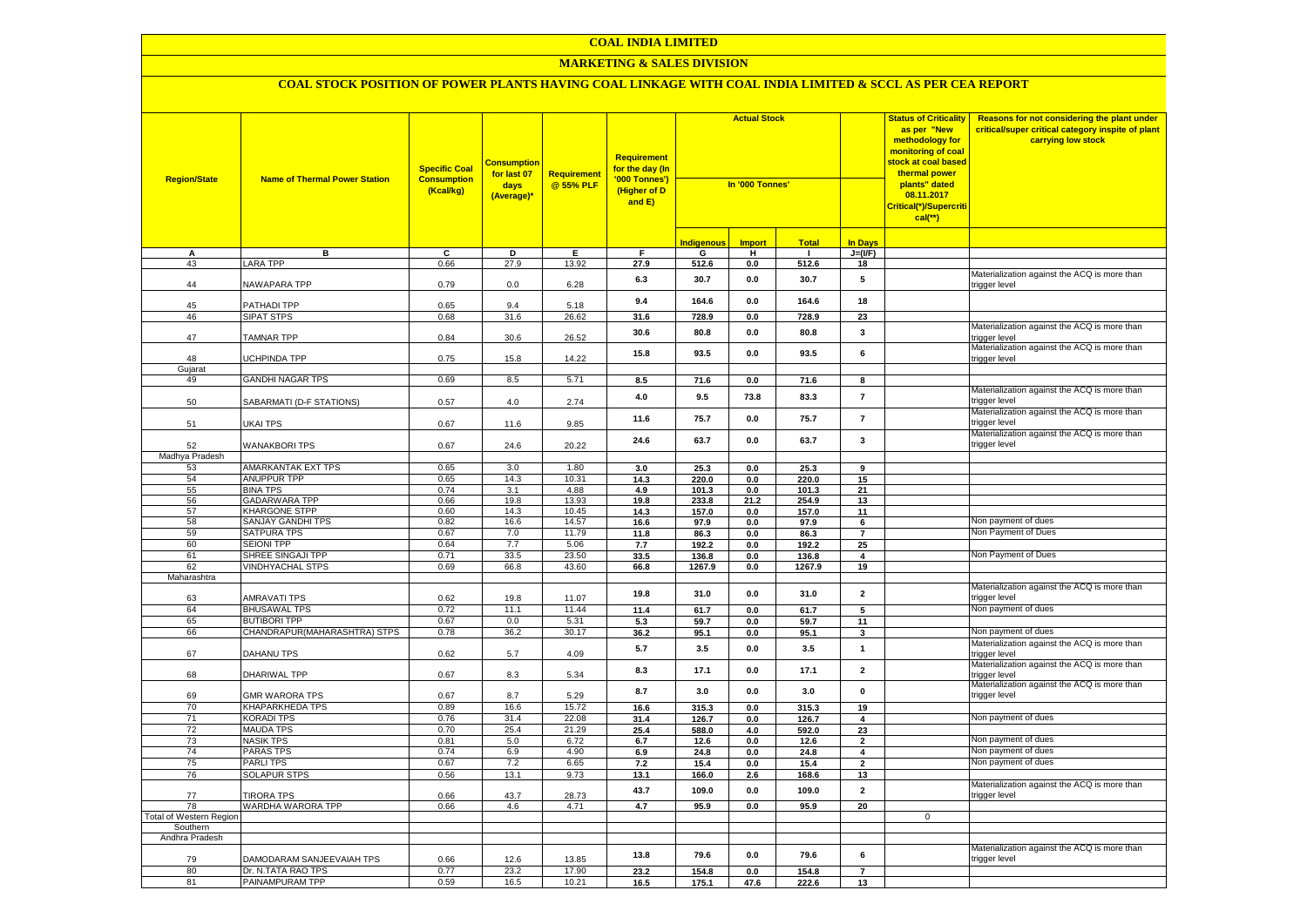#### **MARKETING & SALES DIVISION**

| <b>Region/State</b>      | <b>Name of Thermal Power Station</b>         | <b>Specific Coal</b><br><b>Consumption</b><br>(Kcal/kg) | <b>Consumption</b><br>for last 07<br>days<br>(Average)* | <b>Requirement</b><br>@ 55% PLF | <b>Requirement</b><br>for the day (In<br>'000 Tonnes')<br>(Higher of D<br>and E) | <b>Actual Stock</b><br>In '000 Tonnes' |               |                |                               | <b>Status of Criticality</b><br>as per "New<br>methodology for<br>monitoring of coal<br><mark>stock at coal based</mark><br>thermal power<br>plants" dated<br>08.11.2017<br>Critical(*)/Supercriti<br>$cal$ (**) | Reasons for not considering the plant under<br>critical/super critical category inspite of plant<br>carrying low stock |
|--------------------------|----------------------------------------------|---------------------------------------------------------|---------------------------------------------------------|---------------------------------|----------------------------------------------------------------------------------|----------------------------------------|---------------|----------------|-------------------------------|------------------------------------------------------------------------------------------------------------------------------------------------------------------------------------------------------------------|------------------------------------------------------------------------------------------------------------------------|
|                          |                                              |                                                         |                                                         |                                 |                                                                                  | <b>Indigenous</b>                      | <b>Import</b> | <b>Total</b>   | <b>In Days</b>                |                                                                                                                                                                                                                  |                                                                                                                        |
| A                        | в                                            | c                                                       | Þ                                                       | E                               | F                                                                                | G                                      | н             | $\blacksquare$ | $J=(VF)$                      |                                                                                                                                                                                                                  |                                                                                                                        |
| 82                       | RAYALASEEMA TPS                              | 0.76                                                    | 20.2                                                    | 16.60                           | 20.2                                                                             | 36.2                                   | 0.0           | 36.2           | $\mathbf{2}$                  |                                                                                                                                                                                                                  | Materialization against the ACQ is more than<br>rigger level                                                           |
| 83                       | <b>SIMHADRI</b>                              | 0.78                                                    | 29.2                                                    | 20.54                           | 29.2                                                                             | 308.6                                  | 0.0           | 308.6          | 11                            |                                                                                                                                                                                                                  |                                                                                                                        |
| 84                       | <b>SGPL TPP</b>                              | 0.53                                                    | 11.8                                                    | 9.26                            | 11.8                                                                             | 51.7                                   | 54.9          | 106.6          | 9                             |                                                                                                                                                                                                                  |                                                                                                                        |
| 85<br>Karnataka          | <b>VIZAG TPP</b>                             | 0.67                                                    | 9.3                                                     | 9.20                            | 9.3                                                                              | 86.9                                   | 0.0           | 86.9           | $\overline{9}$                |                                                                                                                                                                                                                  |                                                                                                                        |
| 86                       | <b>BELLARY TPS</b>                           | 0.63                                                    | 6.9                                                     | 14.23                           | 14.2                                                                             | 10.3                                   | 0.0           | 10.3           | $\mathbf{1}$                  |                                                                                                                                                                                                                  | Materialization against the ACQ is more than<br>rigger level                                                           |
| 87                       | KUDGI STPP                                   | 0.63                                                    | 20.1                                                    | 19.90                           | 20.1                                                                             | 148.3                                  | 0.0           | 148.3          | $\overline{7}$                |                                                                                                                                                                                                                  | Materialization against the ACQ is more than<br>trigger level                                                          |
| 88                       | RAICHUR TPS                                  | 0.66                                                    | 19.4                                                    | 14.98                           | 19.4                                                                             | 84.6                                   | 0.0           | 84.6           | $\overline{\mathbf{4}}$       |                                                                                                                                                                                                                  | Materialization against the ACQ is more than<br>rigger level:                                                          |
| 89                       | YERMARUS TPP                                 | 0.62                                                    | 8.8                                                     | 13.09                           | 13.1                                                                             | 86.8                                   | 0.0           | 86.8           | $\overline{7}$                |                                                                                                                                                                                                                  | Materialization against the ACQ is more than<br>trigger level                                                          |
| <b>Tamil Nadu</b><br>90  | METTUR TPS                                   | 0.81                                                    | 15.2                                                    | 8.98                            | 15.2                                                                             | 40.1                                   | 0.0           | 40.1           | 3                             |                                                                                                                                                                                                                  | Materialization against the ACQ is more than<br>trigger level                                                          |
| 91                       | METTUR TPS - II                              | 0.78                                                    | 6.3                                                     | 6.16                            | 6.3                                                                              | 57.1                                   | 0.0           | 57.1           | 9                             |                                                                                                                                                                                                                  | Materialization against the ACQ is more than<br>trigger level                                                          |
| 92                       | NORTH CHENNAI TPS                            | 0.82                                                    | 31.5                                                    | 19.78                           | 31.5                                                                             | 169.4                                  | $0.0\,$       | 169.4          | 5                             |                                                                                                                                                                                                                  | Materialization against the ACQ is more than<br>trigger level                                                          |
| 93                       | <b>TUTICORIN TPS</b>                         | 0.96                                                    | 16.0                                                    | 13.31                           | 16.0                                                                             | 120.0                                  | 0.0           | 120.0          | 8                             |                                                                                                                                                                                                                  | Materialization against the ACQ is more than<br>trigger level                                                          |
| 94                       | VALLUR TPP                                   | 0.72                                                    | 20.7                                                    | 14.26                           | 20.7                                                                             | 148.1                                  | 0.0           | 148.1          | $\overline{7}$                |                                                                                                                                                                                                                  | Materialization against the ACQ is more than<br>rigger level                                                           |
| Telangana                |                                              |                                                         |                                                         |                                 |                                                                                  |                                        |               |                |                               |                                                                                                                                                                                                                  |                                                                                                                        |
| 95<br>96                 | <b>BHADRADRI TPP</b><br><b>KAKATIYA TPS</b>  | 0.69<br>0.57                                            | 13.7<br>13.1                                            | 9.83<br>8.33                    | 13.7<br>13.1                                                                     | 119.1<br>216.2                         | 0.0<br>0.0    | 119.1<br>216.2 | 9<br>17                       |                                                                                                                                                                                                                  |                                                                                                                        |
| 97                       | <b>KOTHAGUDEM TPS (NEW)</b>                  | 0.64                                                    | 14.0                                                    | 8.46                            | 14.0                                                                             | 114.6                                  | 0.0           | 114.6          | 8                             |                                                                                                                                                                                                                  |                                                                                                                        |
| 98                       | KOTHAGUDEM TPS (STAGE-7)                     | 0.50                                                    | 8.8                                                     | 5.23                            | 8.8                                                                              | 144.8                                  | $0.0\,$       | 144.8          | 16                            |                                                                                                                                                                                                                  |                                                                                                                        |
| 99                       | RAMAGUNDEM STPS                              | 0.62                                                    | 27.9                                                    | 21.33                           | 27.9                                                                             | 454.8                                  | 0.0           | 454.8          | 16                            |                                                                                                                                                                                                                  |                                                                                                                        |
| 100                      | RAMAGUNDEM-B TPS                             | 0.77                                                    | 0.8                                                     | 0.63                            | 0.8                                                                              | 13.0                                   | 0.0           | 13.0           | 16                            |                                                                                                                                                                                                                  |                                                                                                                        |
| 101                      | <b>SINGARENI TPP</b>                         | 0.58                                                    | 14.3                                                    | 9.12                            | 14.3                                                                             | 134.1                                  | 0.0           | 134.1          | 9                             |                                                                                                                                                                                                                  |                                                                                                                        |
| Total of Southern Region |                                              |                                                         |                                                         |                                 |                                                                                  |                                        |               |                |                               | $\mathbf 0$                                                                                                                                                                                                      |                                                                                                                        |
| Eastern<br>Bihar         |                                              |                                                         |                                                         |                                 |                                                                                  |                                        |               |                |                               |                                                                                                                                                                                                                  |                                                                                                                        |
| 102                      | <b>BARAUNI TPS</b>                           | 0.63                                                    | 5.9                                                     | 5.90                            | 5.9                                                                              | 57.8                                   | 0.0           | 57.8           | 10                            |                                                                                                                                                                                                                  | Materialization against the ACQ is more than<br>trigger level                                                          |
| 103<br>104               | <b>BARHI</b><br><b>BARH II</b>               | 0.67<br>0.67                                            | 6.7<br>13.3                                             | 5.84<br>11.67                   | 6.7                                                                              | 102.3<br>204.5                         | 0.0           | 102.3          | 15                            |                                                                                                                                                                                                                  |                                                                                                                        |
| 105                      | KAHALGAON TPS                                | 0.80                                                    | 33.6                                                    | 24.62                           | 13.3<br>33.6                                                                     | 82.3                                   | 0.0<br>0.0    | 204.5<br>82.3  | 15<br>$\overline{\mathbf{2}}$ |                                                                                                                                                                                                                  | Materialization against the ACQ is more than<br>rigger level                                                           |
| 106                      | <b>MUZAFFARPUR TPS</b>                       | 0.77                                                    | 6.4                                                     | 3.95                            | 6.4                                                                              | 10.6                                   | 0.0           | 10.6           | $\mathbf 2$                   |                                                                                                                                                                                                                  | Materialization against the ACQ is more than<br>rigger level:                                                          |
| 107                      | NABINAGAR STPP                               | 0.58                                                    | 17.3                                                    | 10.14                           | 17.3                                                                             | 334.7                                  | 0.0           | 334.7          | 19                            |                                                                                                                                                                                                                  |                                                                                                                        |
| 108                      | NABINAGAR TPP                                | 0.69                                                    | 12.7                                                    | 9.06                            | 12.7                                                                             | 111.9                                  | 0.0           | 111.9          | 9                             |                                                                                                                                                                                                                  |                                                                                                                        |
| Jharkhand<br>109         | BOKARO TPS `A` EXP                           | 0.57                                                    | 4.9                                                     | 3.78                            | 4.9                                                                              | 96.0                                   | 0.0           | 96.0           | 20                            |                                                                                                                                                                                                                  |                                                                                                                        |
| 110                      | CHANDRAPURA(DVC) TPS                         | 0.61                                                    | 6.7                                                     | 4.06                            | 6.7                                                                              | 102.0                                  | 0.0           | 102.0          | 15                            |                                                                                                                                                                                                                  |                                                                                                                        |
| 111                      | JOJOBERA TPS                                 | 0.69                                                    | 3.1                                                     | 2.18                            | 3.1                                                                              | 91.6                                   | 0.0           | 91.6           | 30                            |                                                                                                                                                                                                                  |                                                                                                                        |
| 112                      | KODARMA TPP                                  | 0.62                                                    | 10.7                                                    | 8.23                            | 10.7                                                                             | 111.0                                  | $0.0\,$       | 111.0          | 10                            |                                                                                                                                                                                                                  | Materialization against the ACQ is more than                                                                           |
| 113<br>114               | MAHADEV PRASAD STPP<br><b>MAITHON RB TPP</b> | 0.70<br>0.64                                            | 7.1<br>11.8                                             | 5.01<br>8.89                    | 7.1<br>11.8                                                                      | 1.7<br>181.4                           | 0.0<br>0.0    | 1.7<br>181.4   | $\pmb{0}$<br>15               |                                                                                                                                                                                                                  | trigger level                                                                                                          |
| 115                      | <b>TENUGHAT TPS</b>                          | 0.75                                                    | 5.4                                                     | 4.16                            | 5.4                                                                              | 49.3                                   | 0.0           | 49.3           | 9                             |                                                                                                                                                                                                                  |                                                                                                                        |
| Odisha                   |                                              |                                                         |                                                         |                                 |                                                                                  |                                        |               |                |                               |                                                                                                                                                                                                                  |                                                                                                                        |
| 116                      | DARLIPALI STPS                               | 0.71                                                    | 18.2                                                    | 14.95                           | 18.2                                                                             | 423.4                                  | 0.0           | 423.4          | 23                            |                                                                                                                                                                                                                  |                                                                                                                        |
| 117                      | DERANG TPP                                   | 0.70                                                    | 18.4                                                    | 11.10                           | 18.4                                                                             | 992.9                                  | 0.0           | 992.9          | 54                            |                                                                                                                                                                                                                  |                                                                                                                        |
| 118                      | <b>IB VALLEY TPS</b>                         | 0.83                                                    | 25.4                                                    | 19.16                           | 25.4                                                                             | 382.0                                  | 0.0           | 382.0          | 15                            |                                                                                                                                                                                                                  |                                                                                                                        |